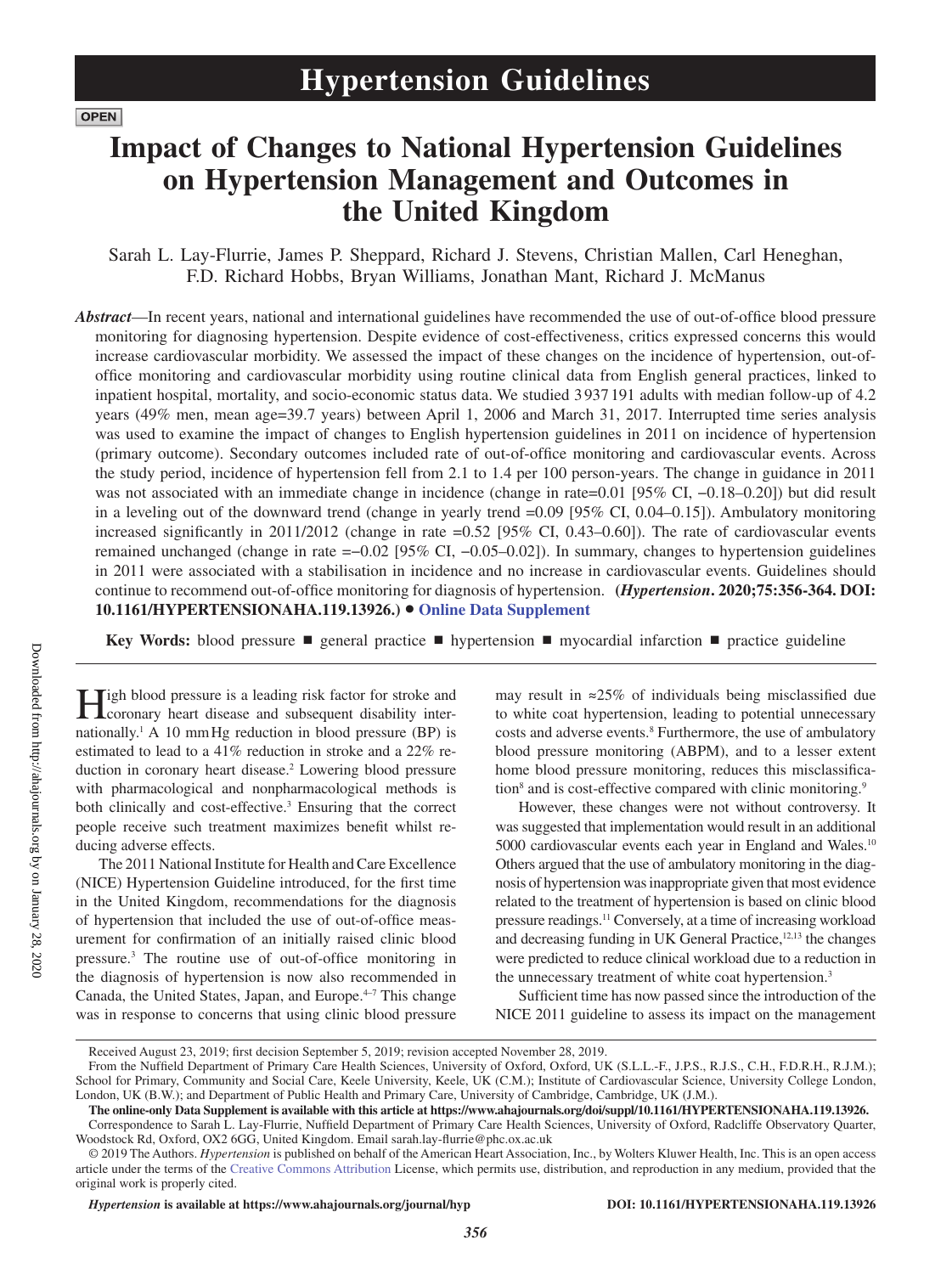of hypertension and outcomes. We aimed to use data from the Clinical Practice Research Datalink (CPRD), a large database of routine electronic health records from primary care in England, to examine trends in the incidence of hypertension, use of out-of-office blood pressure monitoring, and cardiovascular morbidity and mortality from 2006 to 2017. We further aimed to test whether the introduction of the revised NICE Hypertension guideline in 2011 was associated with a change in these trends.

#### **Methods**

The data used in this study were obtained under licence from the Medicines and Healthcare products Regulatory Agency, which does not permit data sharing. Equivalent data may be obtained subject to the terms outlined here: https://www.cprd.com/research-applications.

# **Study Design**

This was a retrospective cohort study of adults (aged 18 years and over) registered at general practices contributing to the CPRD between April 1, 2006 and March 31, 2017. The CPRD is a research database of routinely collected primary care records, drawn from over 600 general practices and 11 million patients who are representative of the UK population.14 Data from CPRD were linked to inpatient Hospital Episodes Statistics (hospital data), Office for National Statistics mortality register data, and Index of Multiple Deprivation data (describing patient socio-economic status). Patients were eligible for inclusion if their records met basic quality measures, such as nontemporary registration and practice registration occurring after birth (termed acceptable records by CPRD) and were eligible for data linkage (which meant patients registered to English practices only). Furthermore, patients had to be registered at practices with continuous data reporting during the study period (termed up-to-standard by CPRD). Patients were excluded if they had a history of hypertension before study entry, because the change in guidance was limited to the use of out-of-office monitoring for diagnosis alone. We hypothesized that the change in guidance would, therefore, have a limited impact on those with a long-standing diagnosis of hypertension. See the extended methods in the online-only Data Supplement for further details and sample size calculations.15,16 The study protocol was approved by the Independent Scientific Advisory Committee to CPRD (protocol number 17\_239R) and was made available during peer review.

#### **Outcomes**

The primary outcome was incidence of hypertension (defined as the presence of a first diagnostic code in the primary care record; Table S1 in the online-only Data Supplement). We considered the incidence of treated hypertension (presence of a clinical diagnostic code with antihypertensive treatment within 30 days) and untreated hypertension (presence of a diagnostic code without treatment). In sensitivity analyses, incidence of hypertension was defined according to (1) a clinical code for hypertension with or without a subsequent record of antihypertensive treatment or (2) 2 raised BP readings (clinic BP ≥140/90 mmHg or out-of-office BP ≥135/85 mmHg) followed by a record of antihypertensive treatment.

We studied the following prespecified secondary outcomes: rate of new prescriptions of antihypertensive medication, rate of blood pressure monitoring (clinic, ambulatory, home, and overall), incidence of (major) cardiovascular events (cardiovascular death, myocardial infarction, or stroke), cardiovascular mortality, and all-cause mortality. The specific definitions for each outcome are given in the extended methods in the online-only Data Supplement.

#### **Statistical Analysis**

For each outcome, rates per 100 person-years were calculated for each age-sex stratum (male/female and 18–24, 25–44, 45–54, 55–64, 65–74, 75–84, and 85+) in each month. In primary analyses, rates were standardized to the English National Population standard in 2015 to account for changes in the age-sex distribution over time. In sensitivity analyses, rates were standardized according to the age, sex and socio-economic status (Index of Multiple Deprivation) of the cohort in March 2017. We performed prespecified subgroup analysis in those who had/had not developed hypertension before the beginning of each month from April 2007 onwards (allowing 1 year for incident hypertension cases to develop).

Standardized rates were examined using interrupted time series analysis.17 Interrupted time series analysis is appropriate for examining the impact of health interventions and policies at a population level, when such interventions have been implemented at a clearly defined point in time.17 We assessed whether the introduction of the NICE Hypertension guideline in 2011 was associated with a step change in rates or a change in trend, by interrupting the time series between April 1, 2011 and March 31, 2012. Since patients could enter and exit the cohort at varying time points across the entire study period, monthly rates were calculated using data from varying person-years of observation. To account for this, analytical weights (equal to the person-years of observation) were used to estimate weighted interrupted time series models. We investigated the presence of autocorrelation and the influence of seasonality by including lag terms (up to order 12) in sensitivity analyses.

In post hoc analyses, we examined the incidence of a control condition, asthma. Asthma (like hypertension) is diagnosed, monitored, and managed in primary care but (unlike hypertension) should not be causally related to changes in hypertension guidelines. Inclusion of a negative control helps ensure that any observed changes in outcomes are plausibly related to the exposure of interest rather than secular trends.18 We also examined the incidence of hypertension and major cardiovascular events in practices with high rates of reported out-ofoffice monitoring (top 20% between 2006 and 2017) to assess the possible impact of coding differences.

Data on age and sex were complete. Patients with missing deprivation data (0.08%) were assumed to be in the middle quintile of deprivation. For all outcomes, absence of a relevant diagnostic or medication code was assumed to reflect absence of disease/treatment. All analysis was conducted using Stata version 14.19 Further details of data cleaning and analysis are given in the extended methods section in the online-only Data Supplement. S.L. Lay-Flurrie had access to the full CPRD database and conducted all data cleaning and analysis. Linked data was provided directly by CPRD.

#### **Results**

In total 3 937191 patients from the January 2018 CPRD database were eligible for inclusion in the study cohort (Figure 1). Mean age at study entry was 39.7 years (SD=17.3), and 49.0% were male. There were 19088 414 person-years of follow-up in total, and median follow-up was 4.2 years (interquartile range, 1.6–8.0). The characteristics of the cohort at study entry are given in Table 1.

#### **Incidence of Hypertension**

In total, 236554 (6.0%) patients developed incident hypertension during the study period (crude incidence rate of 1.31 per 100 person-years; Table S2). The age and sex standardized incidence of hypertension decreased over the study period from 2.10 per 100 person-years (95% CI, 1.96–2.25) in April 2006 to 1.39 per 100 person-years (95% CI, 1.28–1.49) in March 2017 (Figure 2 and Table 2). The year 2011, when the revised NICE hypertension guideline was introduced, was not associated with a significant change in the incident rate level (change in rate =0.01 [95 % CI, −0.18–0.20]). It was, however, associated with a reduction in the yearly downward trend (change in trend =0.093 [95% CI, 0.035–0.151]), but a similar reduction was observed in the negative control condition, asthma (Figure S1). The majority of incident hypertension cases were treated, and the same pattern in incidence was observed in treated and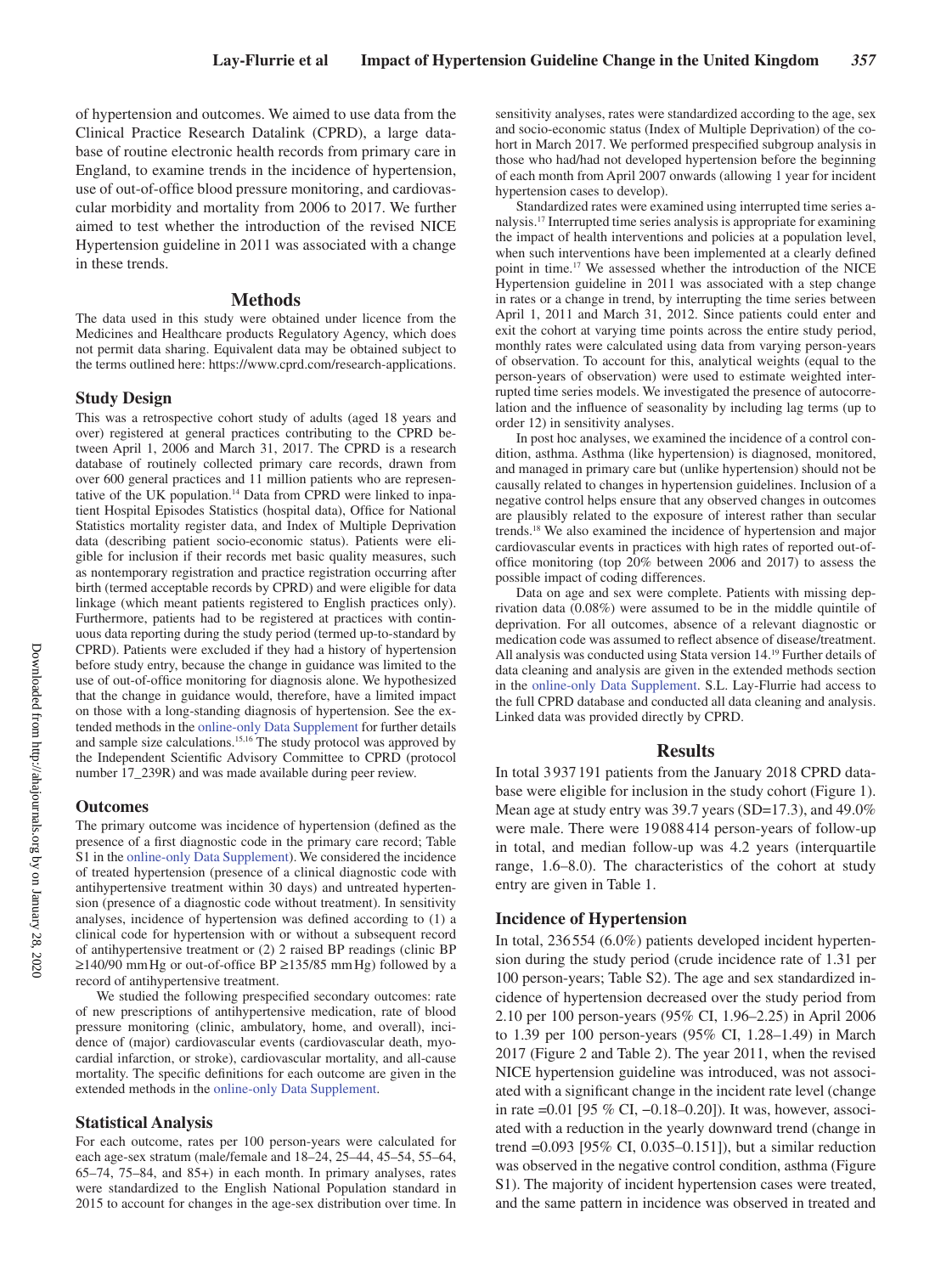

**Figure 1.** Study flow-chart. Note: Records are termed acceptable if they meet basic quality measures. Practices reporting data continuously during the study period are termed up-to-standard. CPRD indicates Clinical Practice Research Datalink; HES, Hospital Episode Statistics; and ONS, Office for National Statistics.

untreated groups (Table S3). When considering a more sensitive definition of hypertension, the incidence rate was higher but patterns in adjusted rates were similar (Table S4).

# **Blood Pressure Monitoring**

Patients were recorded as having home and ambulatory monitoring on 39260 and 98071 occasions, respectively (crude rate of 0.2 and 0.5 per 100 person-years, respectively). In comparison, patients had recorded clinic blood pressure on 14717205 occasions (crude rate of 77.1 per 100 person-years). The change in guidance in 2011 was associated with a significant change in the age and sex standardized rates of home and ABPM and a significant change in the trend for home monitoring (Table S5 and Figure 3). The 2011 guidance was associated with a change in a downwards trend of clinic BP monitoring but not a change in the level. In those with a diagnosis of hypertension, the proportion who had a record of home or ambulatory BP monitoring before their diagnosis increased from 3.7% for those diagnosed in 2006/2007 to 25.6% in 2016/2017.

# **Cardiovascular Morbidity, Mortality, and All-Cause Mortality**

After excluding 63623 patients with a history of major cardiovascular disease (myocardial infarction or stroke) before study entry, 66785 patients (1.7%) had an incident MI or stroke during the study period (crude incidence rate of 0.36 per 100 person-years). The standardized incidence rate of cardiovascular disease was unchanged across the study period (Figure 4). The introduction of new NICE guidance in 2011 was not associated with changes in the incidence rate or trend in CVD (Table S6). Rates of any CVD and all-cause mortality were unchanged across the study period, but there were small (borderline significant) changes in trend for rates of major

#### **Table 1. Baseline Study Characteristics**

| Variable                                                          | $N = 3937191$ |  |  |
|-------------------------------------------------------------------|---------------|--|--|
| Age, y, median (interquartile range)                              | $36(26 - 50)$ |  |  |
| Male, %                                                           | 49.0%         |  |  |
| Follow-up, y, median                                              | 4.2           |  |  |
| Ethnicity, %                                                      |               |  |  |
| White                                                             | 47.6          |  |  |
| <b>Nonwhite</b>                                                   | 9.0           |  |  |
| Unknown                                                           | 43.4          |  |  |
| Prior major CVD (MI or stroke, %)                                 | 1.6           |  |  |
| Prior CVD (any, %)                                                | 4.9           |  |  |
| Index of multiple deprivation (measured across England, quintile) |               |  |  |
| 1 (least deprived, %)                                             | 22.1%         |  |  |
| $\overline{2}$                                                    | 22.1%         |  |  |
| 3                                                                 | 19.9%         |  |  |
| 4                                                                 | 20.6%         |  |  |
| 5 (most deprived)                                                 | 15.2%         |  |  |
| Unknown                                                           | 0.1%          |  |  |

CVD indicates cardiovascular disease; and MI, myocardial infarction.

CVD mortality and any CVD mortality (5–8/100000 patient years per year change).

# **New Antihypertensive Medication Use**

In total 11% of patients (399008 of 3643319) received antihypertensive medications for the first time during the study period (crude incidence rate of 2.5 per 100 person-years). The age-sex standardized rate of new antihypertensive medication use decreased during the study period (Figure S2 and Table S7). The change in guidance in 2011 was not associated with a change in rate (change in rate =−0.105 [95% CI, −0.406 to 0.196]) but was associated with a flattening of the previously downward trend (change in trend =0.096 [95% CI, 0.007– 0.185]). There was no clear change in the pattern of prescribing of at least one medication in each class (Figure S3).

#### **Sensitivity and Post Hoc Analyses**

There was some evidence of seasonality in rates but accounting for this produced similar results to primary analyses. An exception was for our broad definition of (any) CVD events, where the change in guidance was associated with a small decrease in the incidence rate level and a flattening trend (data not shown). Results for incidence of hypertension were also similar when standardizing according to age, sex, and deprivation in the final month of analysis (data not shown).

Results stratified by hypertensive status are given in Figures S4 through S8 and Table S8. Absolute rates of BP monitoring, incident CVD, and incident antihypertensive treatment were higher in patients with hypertension compared with those without. The change in guidance in 2011 was associated with larger absolute changes in the rate of ambulatory blood pressure monitoring and home monitoring in hypertensive compared with normotensive groups but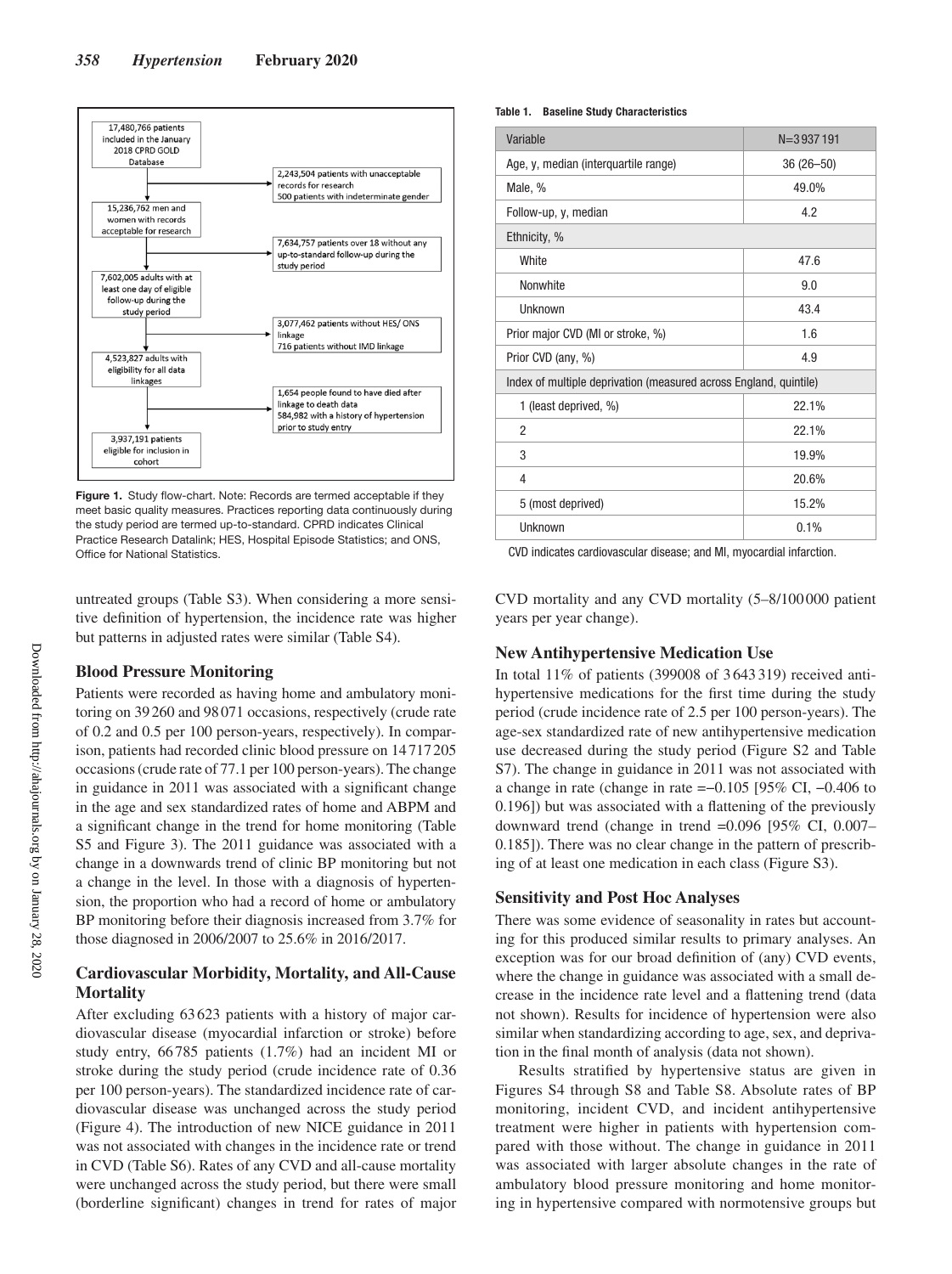

**Figure 2.** Age and sex standardized incident rate of hypertension (per 100 person-years) between April 2006 and March 2017, with interruption between April 2011 and March 2012.

similar relative changes. Yearly trends in the rate of ambulatory and home monitoring remained largely flat across the study period in normotensive patients. Conversely, in hypertensive patients, trends in the rate of ambulatory and home BP monitoring changed significantly (from decreasing to flat and flat to increasing respectively). There was little change in the rate of office BP monitoring which continued its downward trend. For incident major CVD events (myocardial infarction and stroke), rates remained unchanged in both hypertensive and normotensive groups. Finally, the change in guidance was associated with a large increase in the rate of new antihypertensive treatment in patients with hypertension but no change in patients without.

**Table 2. Results From Interrupted Time Series Analysis of Age and Sex Standardized Rates of Incident Hypertension Between April 2006 and March 2017, With Interruption Between April 2011 and March 2012**

| <b>Model Parameter</b>                                         | Estimate<br>(per 100 person-years) | 95% CI   |          |
|----------------------------------------------------------------|------------------------------------|----------|----------|
| Initial rate (April 2006)                                      | 2.103                              | 1.959    | 2.246    |
| Initial trend per year (April)<br>2006-March 2011)             | $-0.108$                           | $-0.153$ | $-0.062$ |
| Predicted rate (April 2012)                                    | 1.447                              | 1.286    | 1.608    |
| Post-intervention rate (April<br>2012)                         | 1.458                              | 1.36     | 1.555    |
| Post-intervention trend per<br>year (April 2012–March<br>2017) | $-0.014$                           | $-0.051$ | 0.022    |
| Change in rate                                                 | 0.011                              | $-0.177$ | 0.199    |
| Change in trend                                                | 0.093                              | 0.035    | 0.151    |

In practices with high rates of recorded out-of-office monitoring, the incidence of hypertension and major CVD events were similar to that observed in all practices (Figures S9 and S10). In 2011, there was no change in the incidence rate level of hypertension (change in rate =0.06 [95% CI, −0.16–0.27) but a leveling off of downward trend (change in yearly trend =0.09 [95% CI, 0.02–0.15). There was no change in the level or trend for incidence of major CVD events (change in rate =−0.001 [95% CI, -0.056–0.055]; change in yearly trend =0.010 [95% CI, −0.009–0.030]). Although these practices were selected for having high rates of out-of-office monitoring across the study period, a large increase in the use of out-of-office monitoring was also observed in this subgroup after 2011 (Figure S11).

#### **Discussion**

The introduction of the NICE Hypertension guideline in England in 2011 was associated with a leveling out of downward trends in the incidence of diagnosed hypertension, although this may not be causal. In 2011, there was a stepchange in the rate of ambulatory and home BP monitoring, in those with and without hypertension, suggesting changes in BP measurement occurred for diagnosis and monitoring. However, changes were modest in absolute terms implying perhaps issues with guideline implementation or coding of monitoring. By 2017, around a quarter of new diagnoses were accompanied by evidence of out-of-office monitoring. Contrary to previous predictions,<sup>10</sup> there was little or no change in the incidence of cardiovascular morbidity or mortality.

## **Strengths and Limitations**

This was a large scale analysis of high-quality data representative of the UK population.<sup>14</sup> The majority of excluded patients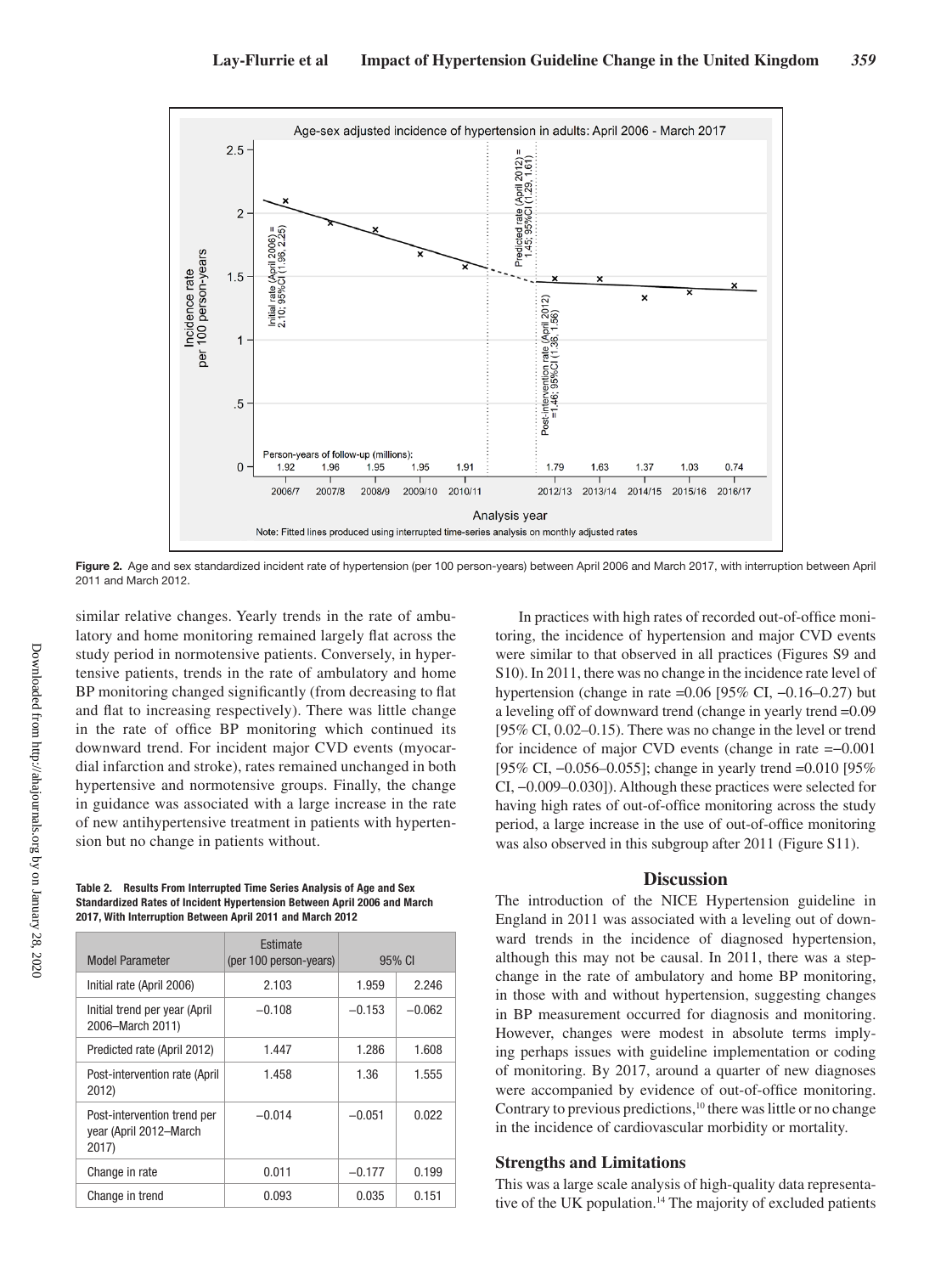

**Figure 3.** Age and sex standardized rate of blood pressure monitoring (per 100 person-years) by month from April 2006 to March 2017 with interruption between April 2011 and March 2012.

were those not registered at contributing practices or within the study age range during the study period (Figure 1). Other exclusions were those not eligible for data linkage (largely those registered at practices outside of England) and those without acceptable records for research (primarily those registered as temporary patients with unknown follow-up status). The age and sex profiles of those included/ not on this basis were similar (data not shown),and since all people resident in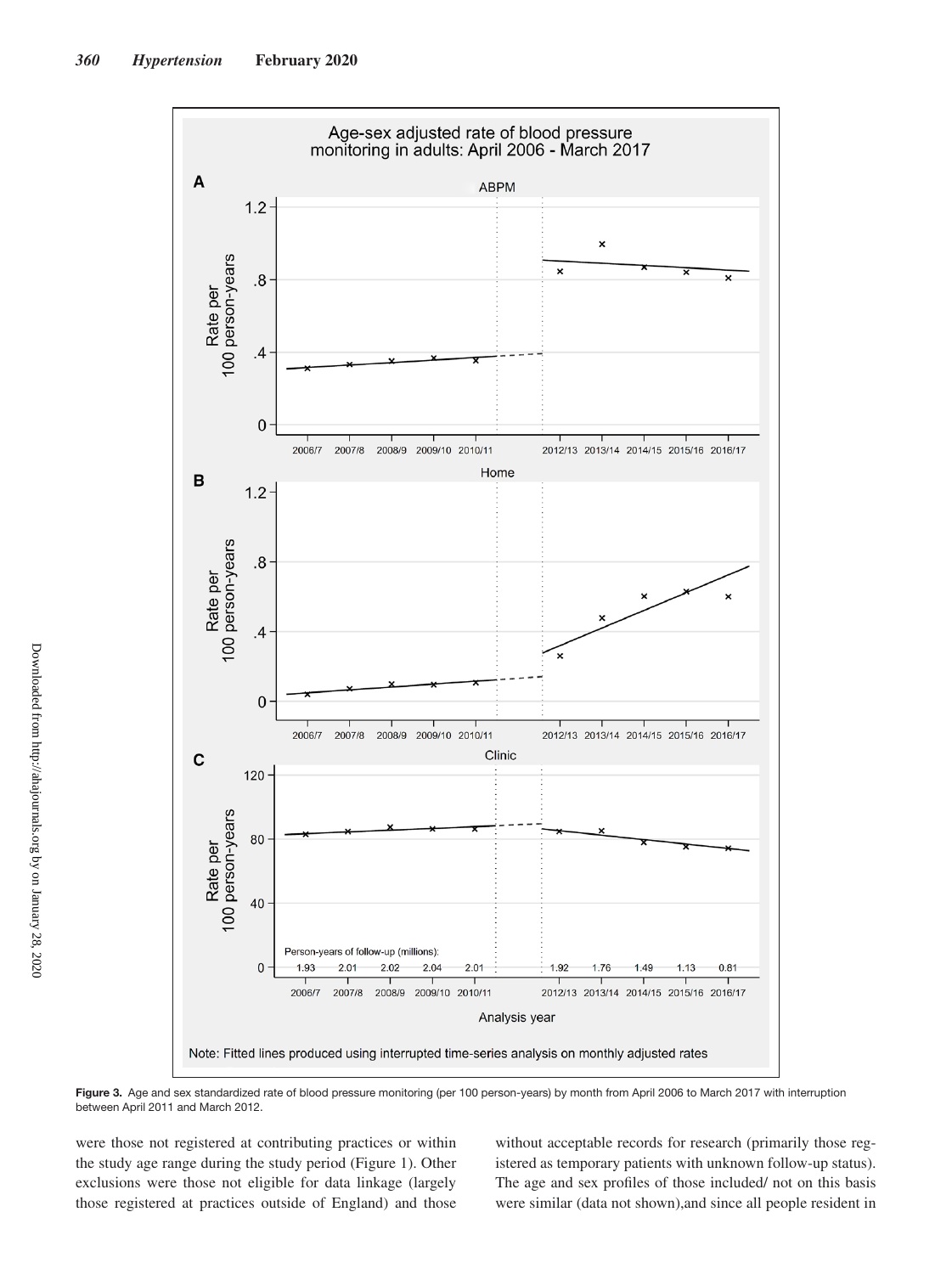

Figure 4. Age and sex standardized incident rate of major cardiovascular disease (per 100 person-years) between April 2006 and March 2017 with interruption between April 2011 and March 2012.

the England are entitled to access national health services, we are confident that selection bias was limited. Our use of standardized rates further increases the applicability of the results to wider populations, even in the presence of differences in age and sex demographics.

We used diagnostic codes to define hypertension diagnoses which may have led to an underestimate of incidence.<sup>20</sup> However, trends over time were similar when considering a broader definition, and patterns mirrored those observed in the United Kingdom for resistant hypertension.<sup>21</sup> We could not use data from the Myocardial Infarction National Audit Project (a comprehensive register of patients experiencing MI) to ascertain fully validated MI outcomes. However, CPRD data is the most complete single source of information and when combined with hospital data as here, 92% of MI cases are identified.<sup>22</sup> The effect of any under ascertainment of events in our composite outcomes is, therefore, likely to be limited. Reassuringly, we observed a decline in CVD-related mortality consistent with national statistics.<sup>23</sup>

Interrupted time series analysis cannot establish causality, as demonstrated by our finding that the incidence rate of asthma changed in 2011, which cannot plausibly be attributed to the hypertension guideline change. Our results may be influenced by coincidental factors including increases in general practitioner workload between 2007 and 201412 without equivalent increases in staffing levels, $^{24}$  which may have reduced access for patients, resulting in fewer diagnoses. Conversely, mortality rates declined and healthcare spending increased in the years before 2011, but both have since leveled off.25 Population-level improvements in health in the early years of our study may, therefore, not have been maintained. Nevertheless, our results were similar across analyses of CVD events and mortality regardless of the definition of CVD. Results for our primary outcome were also unaffected when adjusting for deprivation in addition to age and sex or in practices with greater use of out-of-office monitoring.

We chose to study major cardiovascular outcomes and mortality, to reflect the overall goal of BP lowering and powered the study to detect small changes in incidence levels and trends in the presence of autocorrelation. Previous studies in UK databases have been able to detect differences in CVD event and mortality rates in smaller numbers of patients with less follow-up.26 We are confident we could have detected changes in these outcomes in the medium term if they truly existed but cannot exclude the possibility that the effects of guideline change may only manifest in the longer term. Such lagged effects could be studied once further time has elapsed.

Guideline changes may have affected GP practices differently, depending on uptake. Models including random effects for GP practice were infeasible due to the large volumes of data in this study. This necessitated the use of yearly aggregate data in each age-gender strata and weighted analysis, but contemporary statistical software cannot implement random effects models with analytical weights. However, we were able to repeat analyses in practices with high levels of recorded out-of-office monitoring, and results in this subgroup were similar. Our use of age and sex as standardization variables meant we were unable to study patterns stratified by age or sex. Review evidence suggests that gender, in particular, is associated with the presence of masked and white coat hypertension,<sup>27</sup> and therefore, the change in guidance may have had differential effects in men and women. Further work would be required to explore this.

Although we standardized our results for deprivation in sensitivity analyses, we did not adjust for other covariates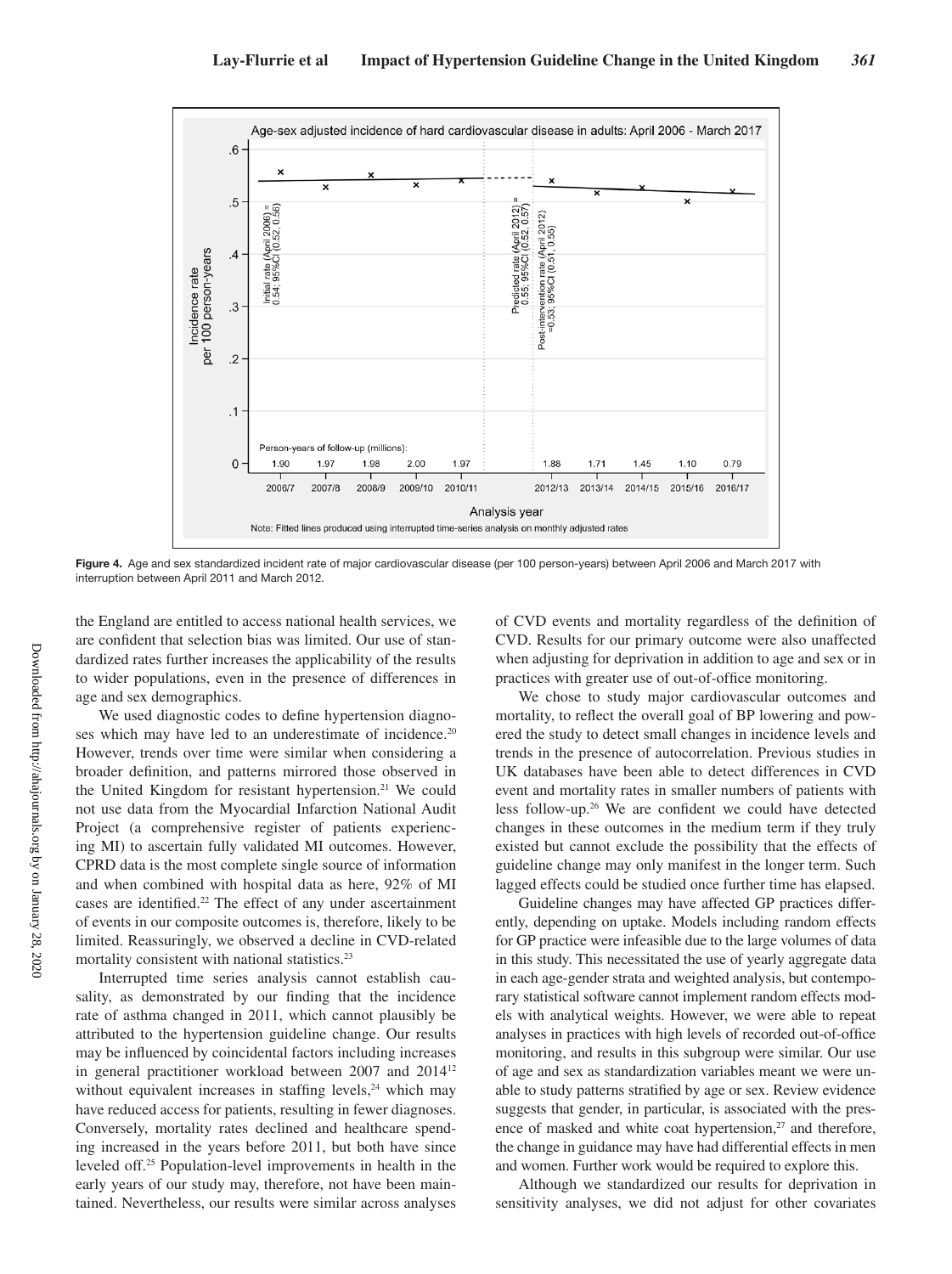that may influence the risk of hypertension, in particular body mass index. However, trends in body mass index over time are small  $(0.2 \text{ kg/m}^2)$  between 2007 and 2016),<sup>28</sup> and results accounting for deprivation were similar to our main analyses, so further adjustment is unlikely to have altered our results.

# **Comparisons With Existing Literature**

Our finding that the incidence of hypertension has fallen since 2006 is consistent with observed downward trends in blood pressure.29 Considering the aging UK population and that the prevalence of hypertension increases with age, our finding is also consistent with studies showing that the overall prevalence of hypertension is stable.<sup>30</sup> The decrease in the incidence of hypertension observed in this study may have been driven by an artificially inflated incidence rate shortly after the implementation of pay-for-performance indicators in 2004 in the United Kingdom. However, such an inflation was not observed when we repeated our analysis using data from 2003 onwards (not shown).

Although the change in guidance was associated with a change in the rate of out-of-office monitoring, observed changes were small in absolute terms. We also observed a decline in office BP measurement after 2011, which would be consistent with replacement of at least some of these measurements with out-of-office readings, as recommended. However, our findings suggest that the overwhelming majority of BP measurement is still recorded as performed in the clinic. This may be explained by a failure to implement guideline changes properly or from issues in coding. Previous research examining the impact of other guideline or policy changes have indeed shown limited impact on hypertension-related clinical practice.16,31 However, repeated UK surveys show that the vast majority of UK general practices now have access to home and ambulatory BP monitoring, with increases since 2011.32 Approximately 1 in 5 of all patients are also asked to monitor their BP at home.<sup>33</sup> This suggests that the low rate of out-ofoffice monitoring in this study is more likely to reflect limited use of specific coding, rather than limited uptake of guidance. This appears to be a systematic issue as results were similar in practices where the use of out-of-office BP coding was high. This may be due to difficulty in using codes or the fact that BP-related pay-for-performance measures depend on clinic measurements.34

# **Implications for Research and Practice**

Our results indicate that concerns that the introduction of the NICE hypertension guideline in 2011 would result in major increases in avoidable cardiovascular events and deaths,<sup>10</sup> appear unfounded, at least in the short-medium term. More recent guidelines in North America<sup>35</sup> and Europe<sup>36</sup> have taken up the UK NICE recommendations. We have found no evidence that such continued guidance would materially affect important patient outcomes. Further studies, in countries which have implemented similar guidance, or restricted to general practices which have fully adopted the guideline recommendations, are warranted to confirm our findings.

Our results indicate that the change in guidance was associated with a relative increase in hypertension diagnoses compared with that expected from pre-2011 trends, but further research would be required to understand the mechanism underpinning this. It is possible that the guideline change prompted closer monitoring of patients with borderline clinic BP readings who would have subsequently had hypertension ruled out (indicating white coat effects) or been diagnosed.

# **Perspectives**

For the diagnosis of hypertension, out-of-office blood pressure monitoring is more accurate<sup>8</sup> and cost-effective<sup>9</sup> compared with clinic BP monitoring. The results from this study suggest that the recommendation of out-of-office monitoring for hypertension diagnosis was not associated with observed negative consequences. By the end of the observation period, around a quarter of all new diagnoses were accompanied by recorded out-of-office measurement, but doubt remains regarding whether guidance was appropriately implemented or whether coding issues masked larger increases in the use of out-of-office BP measurement for the diagnosis of hypertension. The wider implementation of out-of-office monitoring, as has been recommended in the recent US, European and 2019 NICE hypertension guidelines, remains appropriate.

# **Acknowledgments**

The protocol was approved by the Independent Scientific Advisory Committee (ISAC) of the Medicines and Healthcare products Regulatory Agency (ISAC protocol number 17\_239R; available from the authors on request). Ethics approval for observational research using the Clinical Practice Research Datalink with approval from ISAC was granted by a National Research Ethics Service committee (Trent Multi Research Ethics Committee, REC reference number 05/MRE04/87). All authors contributed to the study design, funding application, and ethical approval. S.L. Lay-Flurrie conducted data cleaning and analysis with input from R.J. Stevens and J.P. Sheppard. All authors interpreted results. S.L. Lay-Flurrie and R.J. McManus drafted the article which all authors then revised. S.L. Lay-Flurrie is the guarantor. The corresponding author attests that all listed authors meet authorship criteria and that no others meeting the criteria have been omitted.

#### **Sources of Funding**

This study is funded by the National Institute for Health Research (NIHR) School for Primary Care Research (SPCR) (project reference 388). The views expressed are those of the author(s) and not necessarily those of the NIHR or the Department of Health and Social Care. J.P. Sheppard is funded by a Wellcome Trust/Royal Society Sir Henry Dale Fellowship (ref: 211182/Z/18/Z) and previously received support from the NIHR Oxford Collaborations for Leadership in Applied Research and Care (CLARHC), and the NIHR School for Primary Care Research. C. Mallen is funded by the NIHR Collaborations for Leadership in Applied Health Research and Care West Midlands and a NIHR Research Professorship in General Practice (NIHR-RP-2014-04-026). F.D.R. Hobbs acknowledges funding from the NIHR School for Primary Care Research, the NIHR CLARHC Oxford, the NIHR Oxford Biomedical Research Centre (BRC, University Hospitals Trust), and the NIHR Oxford Medtech and In-Vitro Diagnostics Co-operative (MIC). R.J. McManus received support from NIHR via Programme Grants for Applied Health research, the SPCR, the Oxford CLAHRC, and a Senior Investigator Award. J. Mant is an NIHR Senior Investigator. The study sponsors were not involved in any aspect of the study including study design, data collection, data analysis, and interpretation of data.

#### **Disclosures**

All authors have completed the International Committee of Medical Journal Editors uniform disclosure form at www.icmje.org/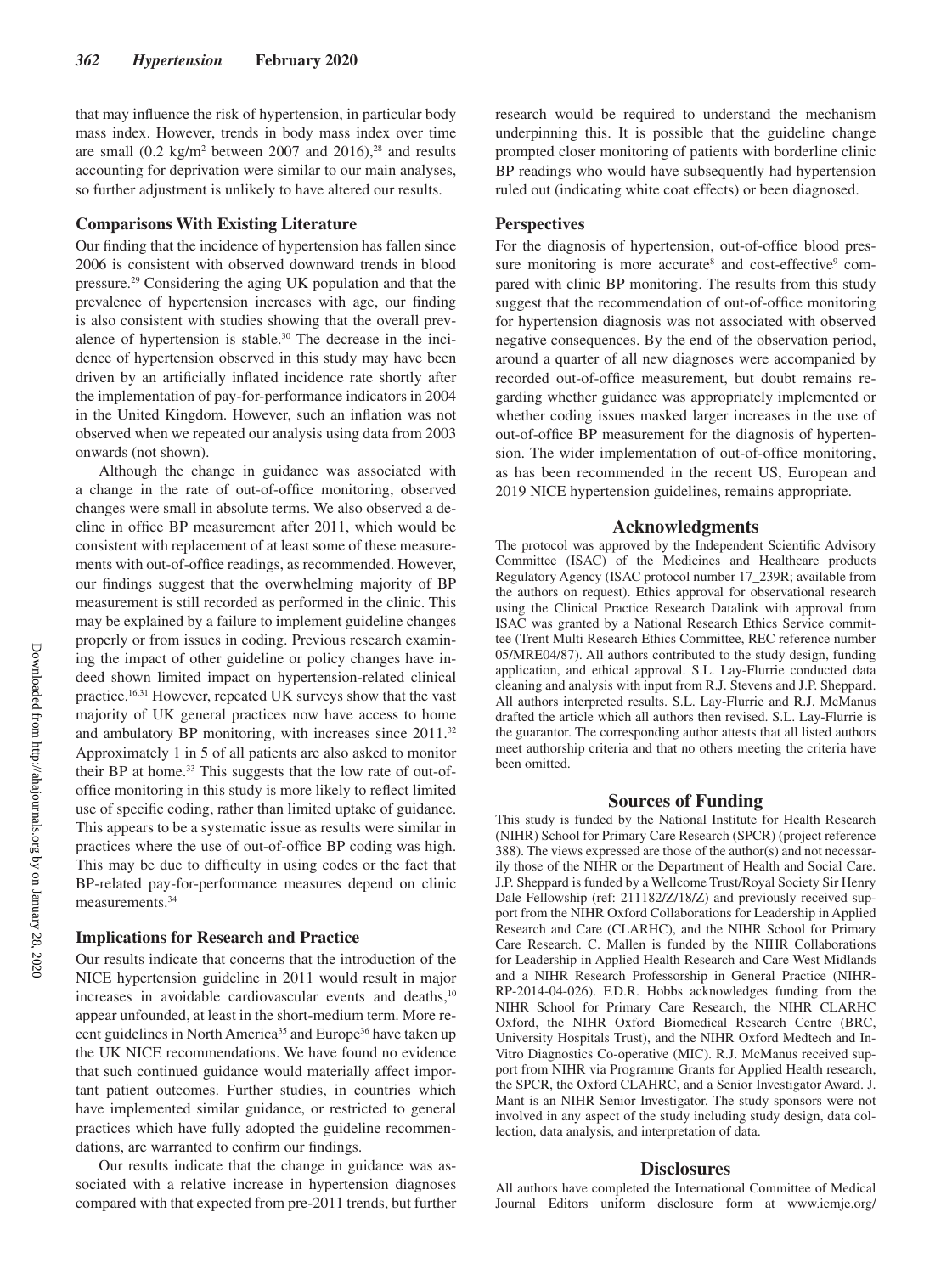coi\_disclosure.pdf and declare: S.L. Lay-Flurrie reports grants from National Institute for Health Research, School for Primary Care Research, during the conduct of the study; R.J. McManus reports grants from National Institute for Health Research, during the conduct of the study and grants from Omron, outside the submitted work; and being a member of the 2019 National Institute for Health and Care Excellence Hypertension Guideline Committee; J.P. Sheppard reports grants from National Institute for Health Research and Wellcome Trust, during the conduct of the study; C. Heneghan reports grants from National Institute for Health Research and other expenses from World Health Organization, outside the submitted work, and is Editor in chief of the British Medical Journal Evidence-Based Medicine and an National Health Service Urgent Care general practitioner. The other authors report no conflicts.

## **References**

- 1. Lim SS, Vos T, Flaxman AD, Danaei G, Shibuya K, Adair-Rohani H, Amann M, Anderson HR, Andrews KG, Aryee M et al. A comparative risk assessment of burden of disease and injury attributable to 67 risk factors and risk factor clusters in 21 regions, 1990-2010: a systematic analysis for the Global Burden of Disease Study 2010. *Lancet*. 2012;380:2224–2260. doi:10.1016/S0140-6736(12)61766-8
- 2. Law MR, Morris JK, Wald NJ. Use of blood pressure lowering drugs in the prevention of cardiovascular disease: meta-analysis of 147 randomised trials in the context of expectations from prospective epidemiological studies. *BMJ*. 2009;338:b1665. doi: 10.1136/bmj.b1665
- 3. Krause T, Lovibond K, Caulfield M, McCormack T, Williams B; Guideline Development Group. Management of hypertension: summary of NICE guidance. *BMJ*. 2011;343:d4891. doi: 10.1136/bmj.d4891
- 4. Cloutier L, Daskalopoulou SS, Padwal RS, Lamarre-Cliche M, Bolli P, McLean D, Milot A, Tobe SW, Tremblay G, McKay DW, et al. A new algorithm for the diagnosis of hypertension in Canada. *Can J Cardiol*. 2015;31:620–630. doi: 10.1016/j.cjca.2015.02.014
- 5. Siu A. Screening for High Blood Pressure in Adults: U.S. Preventive Services Task Force Recommendation Statement. *Ann Intern Med*. 2015;163:778–786. doi:10.7326/M15-2223
- 6. Shimamoto K, Ando K, Fujita T, Hasebe N, Higaki J, Horiuchi M, Imai Y, Imaizumi T, Ishimitsu T, Ito M, et al; Japanese Society of Hypertension Committee for Guidelines for the Management of Hypertension. The Japanese Society of Hypertension guidelines for the management of hypertension (JSH 2014). *Hypertens Res*. 2014;37:253–390. doi: 10.1038/hr.2014.20
- 7. Mancia G, Fagard R, Narkiewicz K, Redon J, Zanchetti A, Böhm M, Christiaens T, Cifkova R, De Backer G, Dominiczak A, et al. 2013 ESH/ ESC guidelines for the management of arterial hypertension: the task force for the management of arterial hypertension of the European Society of Hypertension (ESH) and of the European Society of Cardiology (ESC). *Eur Heart J*. 2013;34:2159–2219. doi: 10.1093/eurheartj/eht151
- 8. Hodgkinson J, Mant J, Martin U, Guo B, Hobbs FD, Deeks JJ, Heneghan C, Roberts N, McManus RJ. Relative effectiveness of clinic and home blood pressure monitoring compared with ambulatory blood pressure monitoring in diagnosis of hypertension: systematic review. *BMJ*. 2011;342:d3621. doi: 10.1136/bmj.d3621
- 9. Lovibond K, Jowett S, Barton P, Caulfield M, Heneghan C, Hobbs FD, Hodgkinson J, Mant J, Martin U, Williams B, et al. Cost-effectiveness of options for the diagnosis of high blood pressure in primary care: a modelling study. *Lancet*. 2011;378:1219–1230. doi: 10.1016/S0140- 6736(11)61184-7
- 10. Wald DS, Simmonds MC, Morris JK, Rothwell PM, Wald NJ. Costeffectiveness of diagnosis of high blood pressure in primary care. *Lancet*. 2012;379:709–10; author reply 710. doi: 10.1016/S0140-6736(12)60302-X
- 11. Brown MJ, Cruickshank JK, Macdonald TM. Navigating the shoals in hypertension: discovery and guidance. *BMJ*. 2012;344:d8218. doi: 10.1136/bmj.d8218
- 12. Hobbs FDR, Bankhead C, Mukhtar T, Stevens S, Perera-Salazar R, Holt T, Salisbury C; National Institute for Health Research School for Primary Care Research. Clinical workload in UK primary care: a retrospective analysis of 100 million consultations in England, 2007-14. *Lancet*. 2016;387:2323–2330. doi: 10.1016/S0140-6736(16)00620-6
- 13. Maruthappu M, Sood HS, Keogh B. The NHS five year forward view: implications for clinicians. *BMJ*. 2014;349:g6518. doi: 10.1136/bmj.g6518
- 14. Herrett E, Gallagher AM, Bhaskaran K, Forbes H, Mathur R, van Staa T, Smeeth L. Data resource profile: Clinical Practice Research Datalink (CPRD). *Int J Epidemiol*. 2015;44:827–836. doi: 10.1093/ije/dyv098
- 15. Zhang F, Wagner AK, Ross-Degnan D. Simulation-based power calculation for designing interrupted time series analyses of health policy interventions. *J Clin Epidemiol*. 2011;64:1252–1261. doi: 10.1016/j. jclinepi.2011.02.007
- 16. Sheppard JP, Stevens S, Stevens RJ, Mant J, Martin U, Hobbs FDR, McManus RJ. Association of guideline and policy changes with incidence of lifestyle advice and treatment for uncomplicated mild hypertension in primary care: a longitudinal cohort study in the clinical practice research datalink. *BMJ Open*. 2018;8:e021827. doi:10.1136/bmjopen-2018-021827
- 17. Bernal JL, Cummins S, Gasparrini A. Interrupted time series regression for the evaluation of public health interventions: a tutorial. *Int J Epidemiol*. 2017;46:348–355. doi:10.1093/ije/dyw098
- 18. Matthews A, Herrett E, Gasparrini A, Van Staa T, Goldacre B, Smeeth L, Bhaskaran K. Impact of statin related media coverage on use of statins: interrupted time series analysis with UK primary care data. *BMJ*. 2016;353:i3283. doi: 10.1136/bmj.i3283
- 19. StataCorp. Stata Statistical Software: Release 14. 2015.
- 20. Peng M, Chen G, Kaplan GG, Lix LM, Drummond N, Lucyk K, Garies S, Lowerison M, Weibe S, Quan H. Methods of defining hypertension in electronic medical records: validation against national survey data. *J Public Health (Oxf)*. 2016;38:e392–e399. doi: 10.1093/pubmed/fdv155
- 21. Sinnott SJ, Smeeth L, Williamson E, Douglas IJ. Trends for prevalence and incidence of resistant hypertension: population based cohort study in the UK 1995-2015. *BMJ*. 2017;358:j3984. doi: 10.1136/bmj.j3984
- 22. Herrett E, Shah AD, Boggon R, Denaxas S, Smeeth L, van Staa T, Timmis A, Hemingway H. Completeness and diagnostic validity of recording acute myocardial infarction events in primary care, hospital care, disease registry, and national mortality records: cohort study. *BMJ*. 2013;346:f2350. doi: 10.1136/bmj.f2350
- 23. Townsend N, Bhatnagar P, Wilkins E, Wickramasinghe K, Rayner M. *Cardiovascular Disease Statistics 2015*. British Heart Foundation: London; 2015.
- 24. NHS Digital. *General and Personal Medical Services, England 2006- 2016*. London, UK: NHS Digital; 2017.
- 25. Watkins J, Wulaningsih W, Da Zhou C, Marshall DC, Sylianteng GDC, Dela Rosa PG, Miguel VA, Raine R, King LP, Maruthappu M. Effects of health and social care spending constraints on mortality in England: a time trend analysis. *BMJ Open*. 2017;7:e017722. doi: 10.1136/bmjopen-2017-017722
- 26. Xu W, Goldberg SI, Shubina M, Turchin A. Optimal systolic blood pressure target, time to intensification, and time to follow-up in treatment of hypertension: population based retrospective cohort study. *BMJ*. 2015;350:h158. doi: 10.1136/bmj.h158
- 27. Sheppard JP, Fletcher B, Gill P, Martin U, Roberts N, McManus RJ. Predictors of the home-clinic blood pressure difference: a systematic review and meta-analysis. *Am J Hypertens*. 2016;29:614–625. doi: 10.1093/ajh/hpv157
- 28. NatCen Social Research. *Health Survey for England 2016: Adult Health Trends*. London, UK: NHS Digital; 2017.
- 29. NCD Risk Factor Collaboration. Worldwide trends in blood pressure from 1975 to 2015: a pooled analysis of 1479 population-based measurement studies with 19·1 million participants. *Lancet*. 2017;389:37–55. doi:10.1016/S0140-6736(16)31919-5
- 30. Falaschetti E, Mindell J, Knott C, Poulter N. Hypertension management in England: a serial cross-sectional study from 1994 to 2011. *Lancet*. 2014;383:1912–1919. doi:10.1016/S0140-6736(14)60688-7
- 31. Serumaga B, Ross-Degnan D, Avery AJ, Elliott RA, Majumdar SR, Zhang F, Soumerai SB. Effect of pay for performance on the management and outcomes of hypertension in the United Kingdom: interrupted time series study. *BMJ*. 2011;342:d108. doi: 10.1136/bmj.d108
- 32. Mejzner N, Clark CE, Smith LF, Campbell JL. Trends in the diagnosis and management of hypertension: repeated primary care survey in South West England. *Br J Gen Pract*. 2017;67:e306–e313. doi: 10.3399/bjgp17X690461
- 33. Stevens SL, McManus RJ, Stevens RJ. Current practice of usual clinic blood pressure measurement in people with and without diabetes: a survey and prospective 'mystery shopper' study in UK primary care. *BMJ Open*. 2018;8:e020589. doi: 10.1136/bmjopen-2017-020589
- 34. Primary Care Domain Specification Development Service (NHS Digital). Business rules for Quality and Outcomes Framework (QOF) 2017/18. *Hypertension*. 2017.
- 35. Whelton PK, Carey RM, Aronow WS, Casey DE Jr, Collins KJ, Dennison Himmelfarb C, DePalma SM, Gidding S, Jamerson KA, Jones DW, et al. 2017 ACC/AHA/AAPA/ABC/ACPM/AGS/APhA/ASH/ASPC/ NMA/PCNA guideline for the prevention, detection, evaluation, and